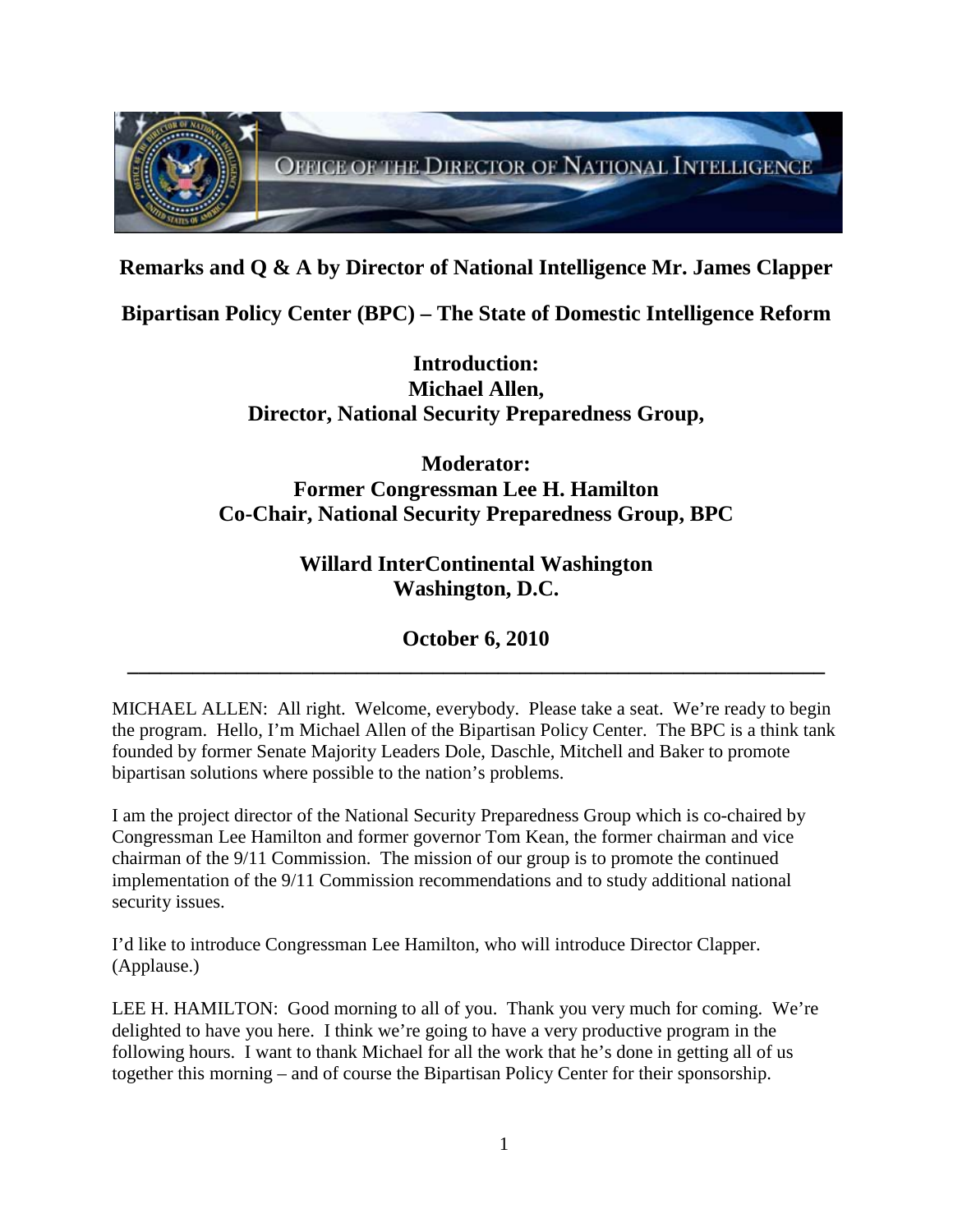Tom Kean and I welcome you to the conference on domestic intelligence: The latest in a series to bring attention to the state – of the state of the Intelligence Community. We are very pleased to have a very distinguished group of panelists and speakers this morning. Before introducing Director Clapper let me just take a quick moment to mention the National Security Preparedness Group.

As Michael indicated, our mission is to bring continued focus on the implementation of the 9/11 Commission's recommendations to study and report on other national security issues. We're delighted to have the executive director of that national commission on 9/11, Phil Zelikow, here with us this morning. Good to see him after a few years of not seeing him.

Five years ago, the 9/11 Commission found that the Intelligence Community needed to operate more as an integrated enterprise rather than a collection of specialized, department intelligence agencies. We recommended the creation of a DNI and a national counterterrorism center to lead U.S. intelligence in this endeavor. And of course we look forward to hearing from these leaders this morning.

We also recommended that the FBI concentrate on developing an intelligence capability, and advocated renewed efforts to close the gap between foreign and domestic intelligence within the government. We look forward to hearing from Sean Joyce of the FBI on these issues and of course, from Director Mueller at lunchtime.

Let me mention the members of the group very quickly: Professor Bruce Hoffman, Georgetown University, Peter Bergen of the New America Foundation – two outstanding members of our National Security Group. They were the primary authors of a report released on the ninth anniversary of 9/11 regarding the current state of terrorist threats which has received wide publicity and much interest from the White House and from the Intelligence Community. I commend it to you.

Steve Flynn is also a member of the NSPG. He played a significant role in drafting that report. He of course is the president of the Center for National Policy. I also want to recognize John Gannon, who has had a long and distinguished career in the Intelligence Community and is now at the BAE Systems. John will be moderating a panel at today's conference.

Our group also includes Homeland Security Advisor Fran Townsend, former Secretary of Homeland Security Tom Ridge, former Energy Secretary Spence Abraham. We have two former Attorneys General, Dick Thornburgh and Ed Meese; and several former members of Congress including Jim Turner and Dave McCurdy. I think the two of them are here this morning with us. And our newest member: former Secretary of Agriculture Dan Glickman.

Our group exists to be a constructive resource to the Congress and the executive branch - an independent, bipartisan voice on the national security matters. Now let me turn to the introduction of Director James Clapper. Just chatting with him a few minutes ago he has spent 46 years, I believe he told me, in the intelligence world.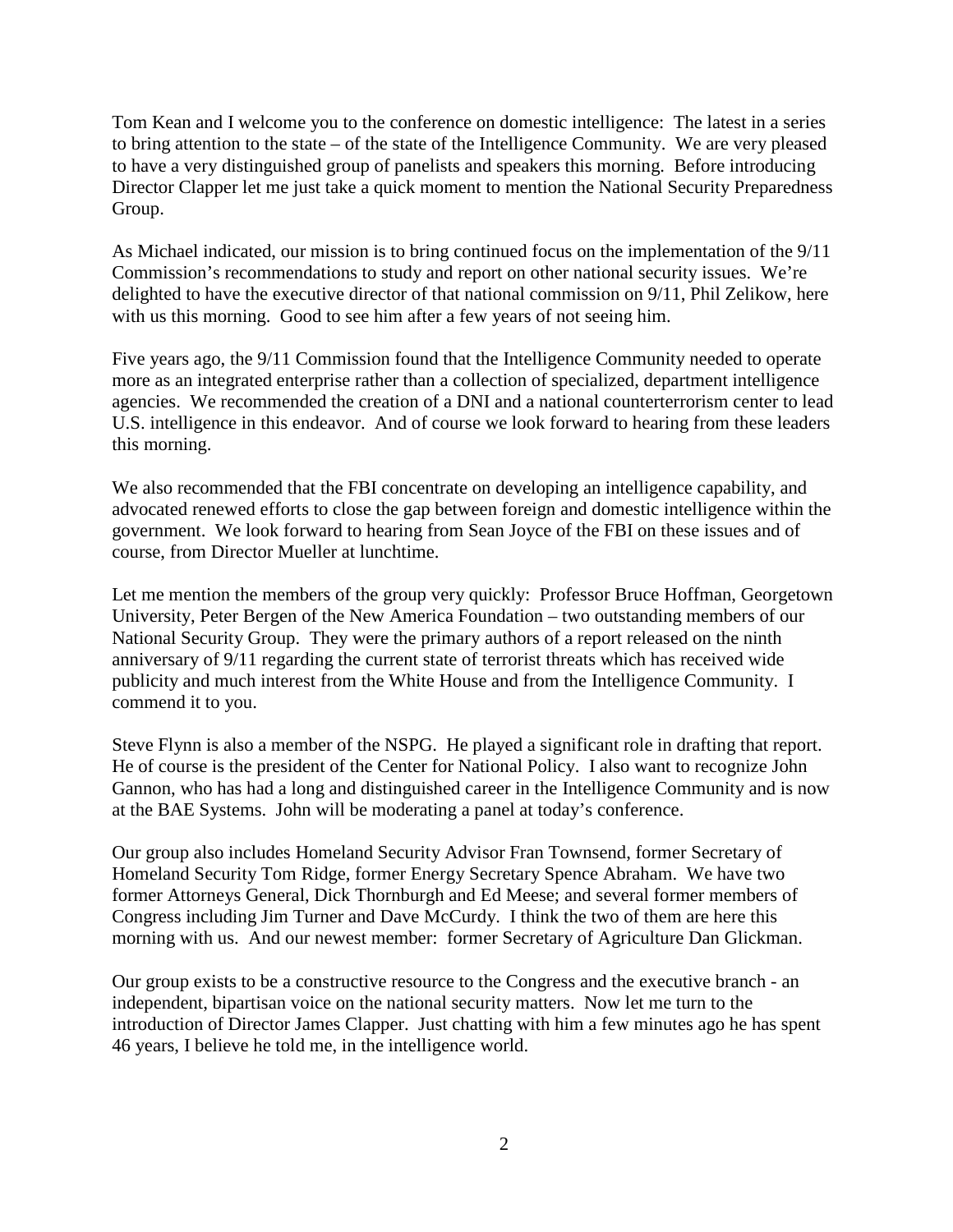But not only that he comes from a family of intelligence people. And so I can't think of anyone more familiar with the world of intelligence than the director. He oversees the United States Intelligence Community. Serves as the principal intelligence advisor to the President. He retired in 1995 after a very distinguished career in the United States Armed Forces.

He began as a rifleman in the U.S. Marine Corps Reserve. Culminated his career as lieutenant general in the U.S. Air Force and director of the Defense Intelligence Agency. He also served as a director of the National Geospatial Intelligence Agency from 2001 through 2005. Prior to becoming the Director of National Intelligence, he served for over three years in two administrations as the Undersecretary of Defense for Intelligence.

It is my pleasure now to introduce to you Director of National Intelligence James Clapper. (Applause.)

DIRECTOR JAMES CLAPPER: Well, thank you very much, Congressman Hamilton. Indeed, a privilege and honor to be here with all of you. I see a lot of familiar faces out there. I certainly consider it an honor and privilege to be introduced by, literally, a living legend - a real patriot who's served this country so long and so well.

I understand sir that you're contemplating stepping down at the end of the year as present director of the Woodrow Wilson International Center for Scholars. And that you and Mrs. Hamilton are moving back to Indiana to be closer to the family. And as a native Hoosier myself, I can certainly appreciate the attraction.

I'd also like to thank the rest of the Bipartisan Policy Center for inviting me here. And for the selfless work that the center does. I believe the students of history will point to the publication of the 9/11 Commission Report – and thank you again Congressman Hamilton and Governor Kean – and the rest of the commission – as the date when we realized that no matter what the source we need to integrate our intelligence, which is my major theme at the Office of the Director of National Intelligence, where I've been now for 58 days – who's counting?

Students of history will note that it was 29 years ago today that President Anwar Sadat was assassinated at the annual Egyptian Armed Forces Day Parade in Cairo. And if you think about it, we're still feeling the repercussions of that day.

The assassins believe they were justified because they'd received a *fatwa* from the Egyptian named Omar Abdel-Rahman. You'll know him better as The Blind Sheikh. He was convicted in part for his role in the first World Trade Center bombing in 1993. And he currently resides in a federal prison in Pennsylvania.

Another noteworthy figure from that same October  $6<sup>th</sup>$  day was a radical doctor. He became the de facto spokesman for all the defendants at their trials in Cairo because of his facility with the English language. It was Ayman al-Zawahiri who runs al-Qaida these days and had his finger prints on the USS *Cole* bombing on the embassy bombings in Kenya and Tanzania. Who'd have imagined that 29 years later the broad reach of influence from these two is still directly affecting the territorial U.S. and our homeland security in the broadest sense?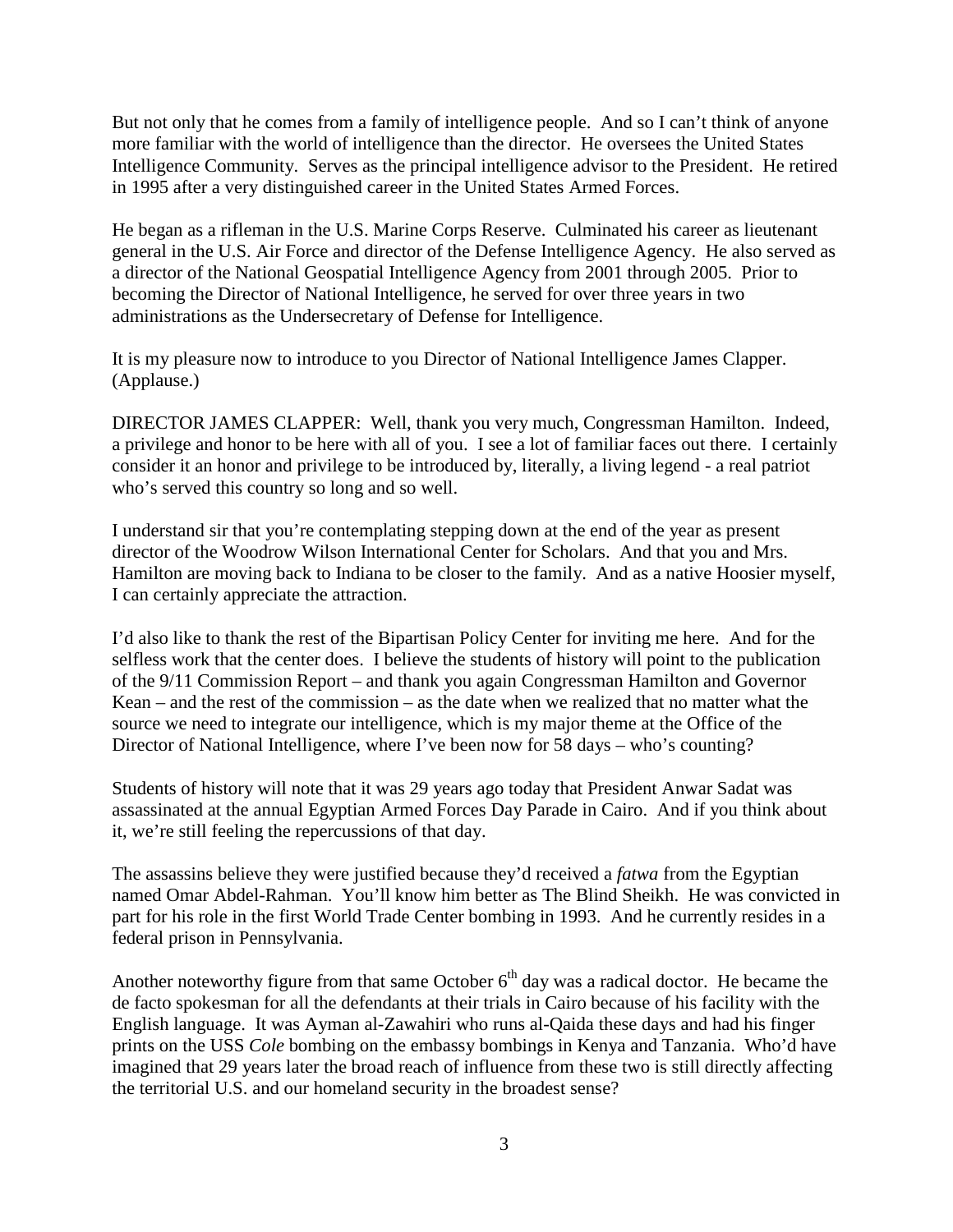Our focus today as Mr. Hamilton said is on the state of domestic intelligence reform, which means different things to different people. For my purpose here today I mean foreign intelligence activities of the intelligence community that take place inside the United States mostly under the purview of the FBI and the Department of Homeland Security.

I'm not addressing criminal-intelligence and law-enforcement information when they involve purely American - domestic activities such as Timothy McVeigh or other purely domestic terrorists, which would be the province of our law enforcement and homeland security agencies, not the Intelligence Community.

Instead, I'm primarily concerned with total intelligence reform. Particularly integration as envisioned by certainly the spirit and the content of the Intelligence Reform and Terrorism Prevention Act, or IRTPA, which of course traces its inspiration to the work of the 9/11 Commission.

And when I think about the state of total intelligence reform I'm focusing on integration, the merging of collection and analysis – particularly at the ODNI level – analytic transformation, analytic integrity, acquisition reform, counterintelligence, which is big on my agenda – and information sharing, of course. These important concepts apply to foreign intelligence collected within the U.S., just as they do on intelligence collected outside our borders.

Let me assure you that progress is being made in this total context of intelligence reform. We're never there yet. We'll never reach nirvana. The challenges will, I think, face us in perpetuity. But I think - you know, I'm a glass-half-full guy - I think a lot of progress has been made, particularly, as I look back – you know, if you go back 10 years ago – where we were then and where – and I was in the community then – and where we are now.

We're working on information-sharing initiatives across the board. But the classic dilemma of "need to share" versus "need to know" is still with us. And I would observe that the WikiLeaks episode, of course, it represents what I would consider a big yellow flag. And I think it's going to have a very chilling effect on the need to share.

So we've done a lot. But as I indicated challenges still remain. We're dealing with the realities of globalization, the blurring these days of foreign and domestic matters, which of course was indelibly thrust upon us with 9/11. So when threats like terrorism and international organized crime transcend borders it's critical that we think holistically about intelligence.

But at the same time we're also a people who - constitutionally and culturally - attach a very high premium to our personal freedoms and our personal privacy. Those values have appropriately, I think, led to restrictions on the collection, retention and use of information about U.S. persons.

So we have to strike the right balance between the acquisition of information essential to protect our nation and the protection of individual privacy and civil liberties. That requires tackling and resolving complex challenges to make intelligence reform a reality. And we must do intelligence reform in that context.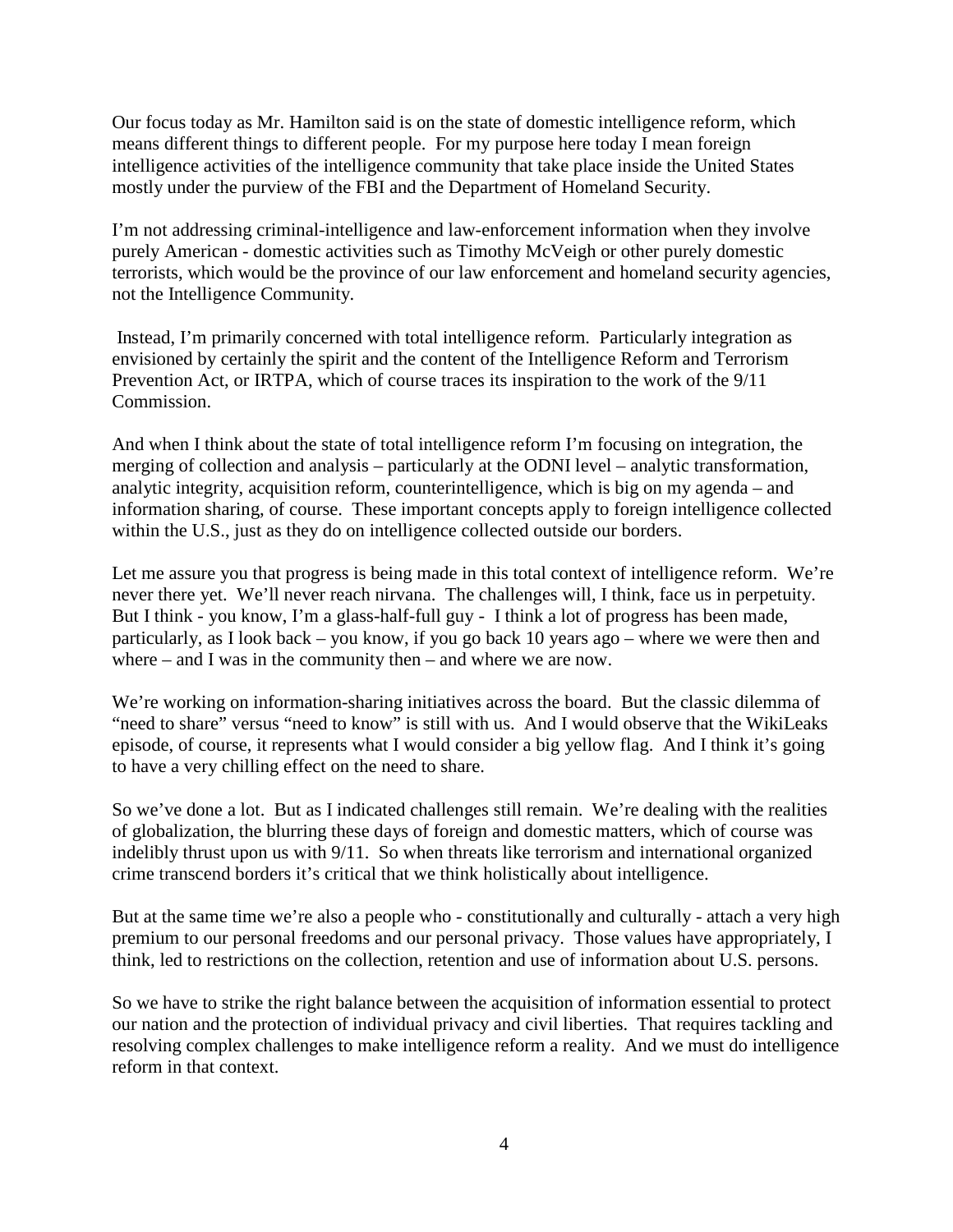So how do we make sure our agencies have the flexibility and agility they need to find and address threats inside the U.S., especially, when our Constitution, laws, polices and system of government are designed specifically to guarantee people inside our borders fundamental freedom? And when our agencies have developed their own policies and procedures over decades, specifically, to ensure that they respect those freedoms as they conduct their activities?

And there really aren't any easy one-size-fits-all answers to these questions. We're working them hard. I know that many have a great deal to say – to think and say about this. But above all we know we have to remain true to our oath to support and defend the Constitution.

Let me quote part of the vision statement from the National Intelligence Strategy, which was drawn up by my predecessor but which I certainly subscribe to. The Intelligence Community must exemplify America's values: operating under the rule of law, consistent with Americans' expectations for the protection of privacy and civil liberties, and respectful of human rights and in a manner that retains the trust of the American people.

So with that let me speak briefly about what we do and what we don't do. The Intelligence Reform and Terrorism Prevention Act does allow the National Counterterrorism Center – which is part of the Office of the Director of National Intelligence – in fact it represents about a third of it – to receive and analyze intelligence pertaining to domestic counterterrorist activities.

Its role is to analyze and integrate all terrorism information to identify international and transnational terrorist threats. NCTC's function is strategic and analytic. But it has no domestic collection mission per se. It receives the information it analyzes from the IC and from other government agencies. Each of which properly collects that information under its own legal authorities.

And I believe – it's my view that NCTC is an impressive organization under very capable leadership. Not to say as Mike Leiter, the director himself agrees, that there's not room for more improvement. But it does put a laser focus on counterterrorism. The FBI is the primary agency for conducting counterterrorism and counterintelligence investigations and operations inside the U.S. It collects domestic information for purely domestic threats and coordinates clandestine collection of foreign intelligence within the United States.

The Bureau also runs one of the longest-standing and most successful examples of a partnership that crosses federal, state, local, tribal and territorial entities – the series of 104 Joint Terrorism Task Forces or JTTFs. I've been impressed with the FBI's transformation having watched it, somewhat afar, in my last job in the Department of Defense. And now, of course, I'm a little closer to it. But I think the systematic, disciplined way they're managing their transformation is actually quite impressive and quite effective.

The intelligence elements of the Department of Homeland Security also have a responsibility to analyze homeland security information which can include purely domestic information. We are improving information sharing through state, local and tribal organizations via the National Fusion Center network. And this network is not part of the federal government per se.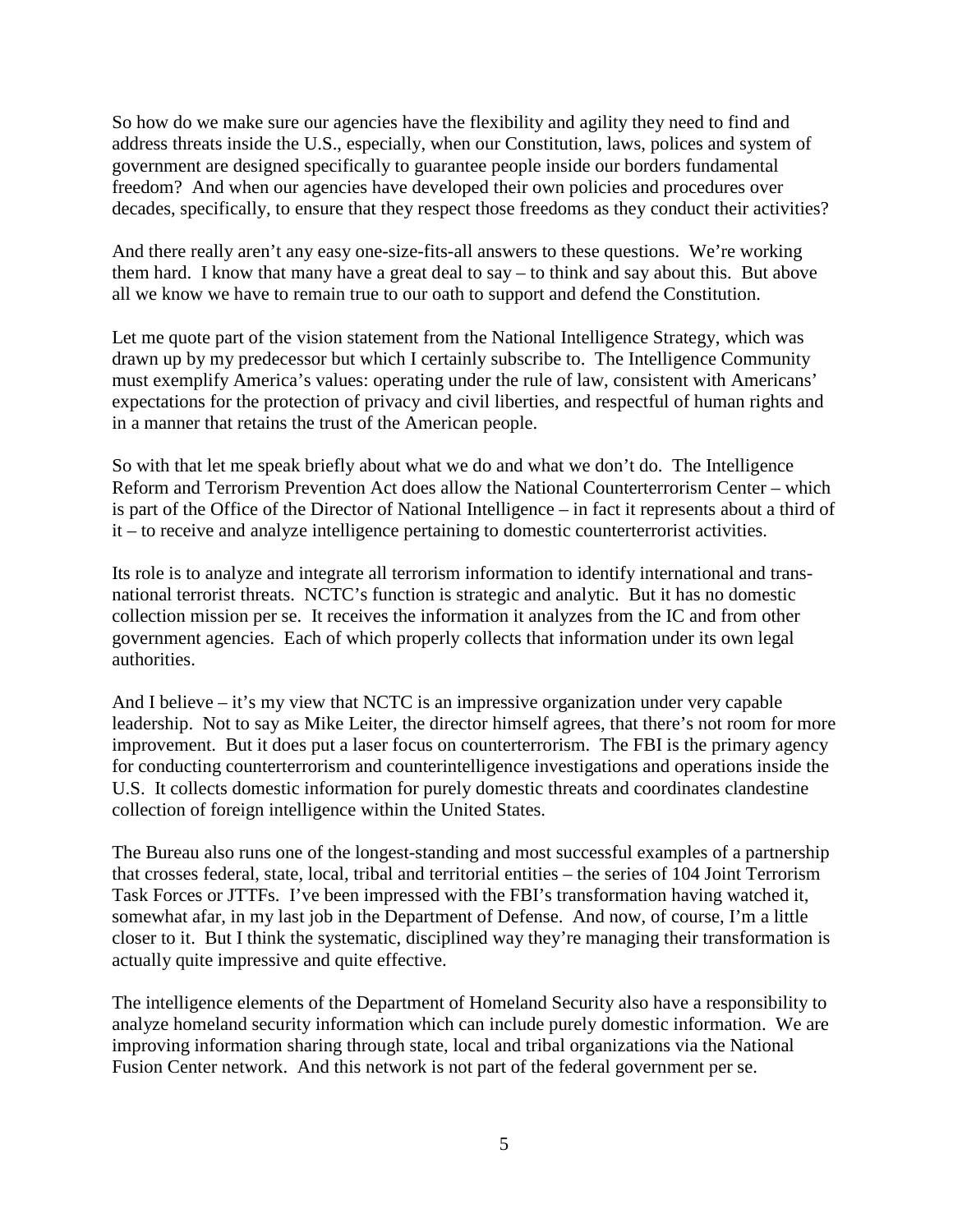It consists of 72 federally recognized fusion centers across the country, in all 50 states and some 22 major urban centers.

I've visited some of these, and they're not necessarily mirror images of each other. And some are – have progressed farther than others. But I think in all cases they're certainly maturing. There are other components at DHS that also collect purely domestic information such as integration customs and border security.

They pursue these collection activities for law enforcement and integration-enforcement purposes.

So why does all of this matter? Well, as you all know during the past year the three attempted operations by al-Qaida and associated groups: two in New York and one over in Detroit. There were two lone-actor attacks by homegrown violent extremists in Little Rock and Fort Hood.

Together they surpassed the number and pace of such attempts during any other year. So this underscores the challenges of identifying and countering a persistent, adaptive enemy. There have been several studies, recommendations and corrective actions as a result of these events in New York, Detroit, Little Rock and Fort Hood and the changing threat environment.

Of note was the failure of analysis to identify, correlate and infuse the various pieces of information, the failure to assign investigative responsibility and accountability and the shortcomings of the watchlisting system. We followed through on the recommendations from each report and even those which are still not public. But our adversaries are always going to try to adapt.

The increasing role of westerners, including Americans in al-Qaida and associated groups increase their knowledge of western culture and security practices and of course enhances their access. And of course that, obviously, raises the potential, the specter for attack. Then we have the ever-growing popular use of online social media and blogs by violent extremist groups.

These new media provide new avenues for groups of all kinds including prodemocracy movements which were helped by them during last year's elections in Iran. Well, when it comes to susceptibility to radicalization, virtual communities have become as important as the physical communities where people live especially among youth.

Threats these days - be it a terrorist, cyber or something else - are often not purely foreign or domestic. So to protect our nation, we have to integrate information from all sources - both sensitive foreign and domestic data. And that vastly complicates the legal, security, policy, privacy and technical requirements because of different rules governing different kinds of intelligence.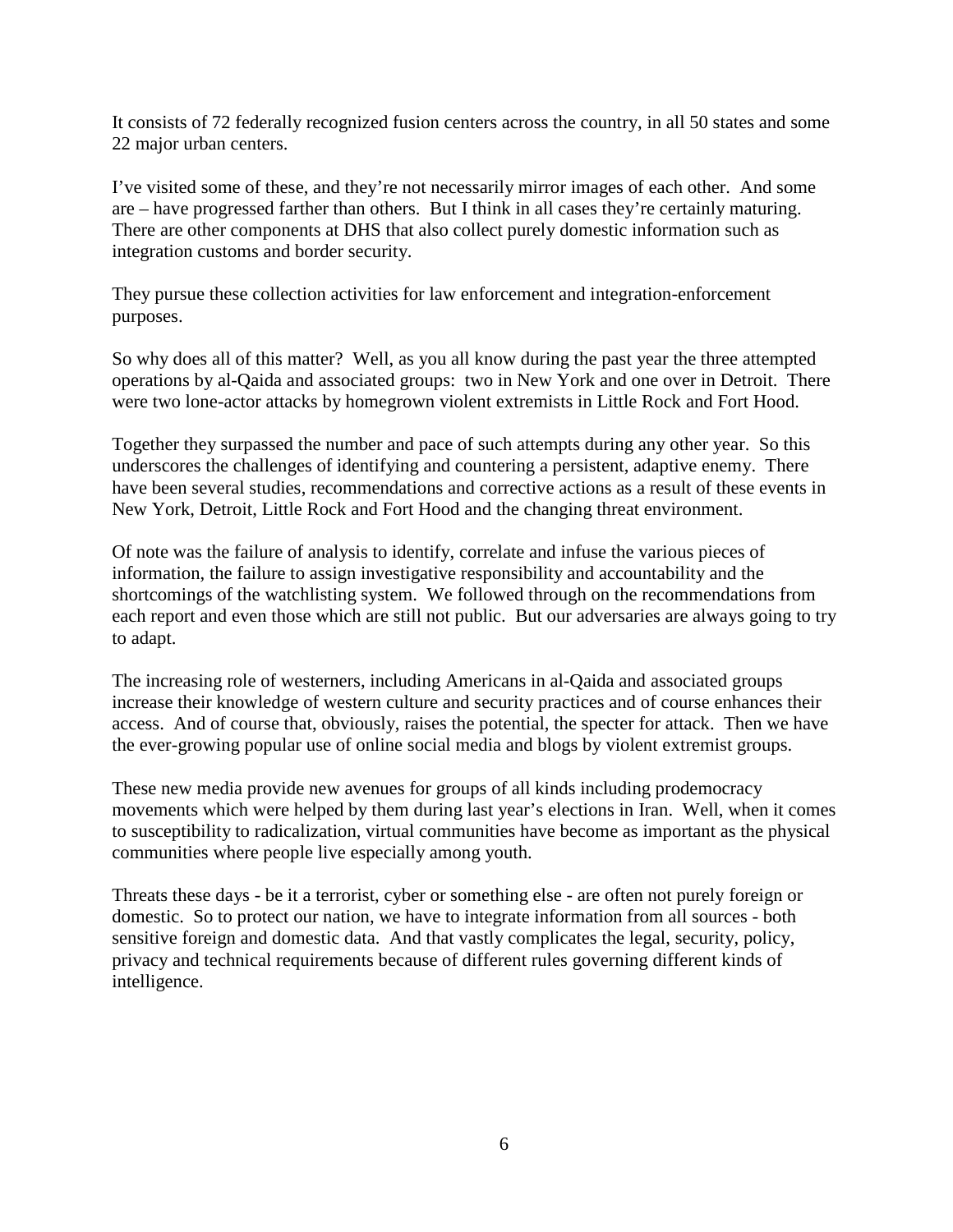Specifically we face and will have to overcome enormous challenges on the following fronts: First, on always ensuring appropriate protection of privacy while still allowing for the proper dissemination of U.S. persons information necessary to uncover and disrupt threats to the homeland. And second, ensuring that the U.S. government has the necessary legal and policy framework to allow discovery of critical information across departmental and agency data sets.

So let me close and then I'll be happy to take some questions. At the end of the day the IC, the Intelligence Community, has to be able to integrate intelligence to effectively address threats to the homeland. And the bottom line is this: We need to do our jobs keeping our country safe while always maintaining the trust of the American people and protecting their civil liberties.

So thanks again to the Bipartisan Policy Center for the conference which provides a much needed forum for publicly addressing these complex issues. So thank you very much. Questions? (Applause.)

MR. HAMILTON: Okay. Let's go. Are there questions this morning for the director? Let's start over here, okay.

Q: You indicated that after the attacks in December that the analysis showed that there were three reasons why there were failures. And it was the failure to integrate analysis, failure to provide investigative resources and the watchlisting. Those three failures were exactly laid out in the 9/11 Commission Report. Eight-and-a-half-years later, we're seeing exactly the same things. Why should we have any hope that in the next eight-and-a-half-years we won't be seeing exactly the same problems?

DIR. CLAPPER: Well, these problems are perpetuous. As the complexity of the environment increase, which it is, and the sheer volume of data that we have to contend with I think these are – and in light of the restrictions on, particularly, which accrue from protection of civil liberties – these are going to be perpetual challenges. I'm certainly not going to stand up here and say we're going to achieve Nirvana someday.

You know the system as much as – as hard as we work at it we're simply not going to bat 1.000. So these are going to be challenges. There certainly have been specific improvements that have been made. There are more that are in work. But we'll always have this challenge. So I can't guarantee you that eight-and-a-half-years from now that, you know, all will be well and we won't have these issues any longer because, unfortunately, things don't stop in place. The complexity increases.

MR. HAMILTON: All right. Further questions – we have one here. John?

Q: Good morning, sir.

DIR. CLAPPER: Hi. John.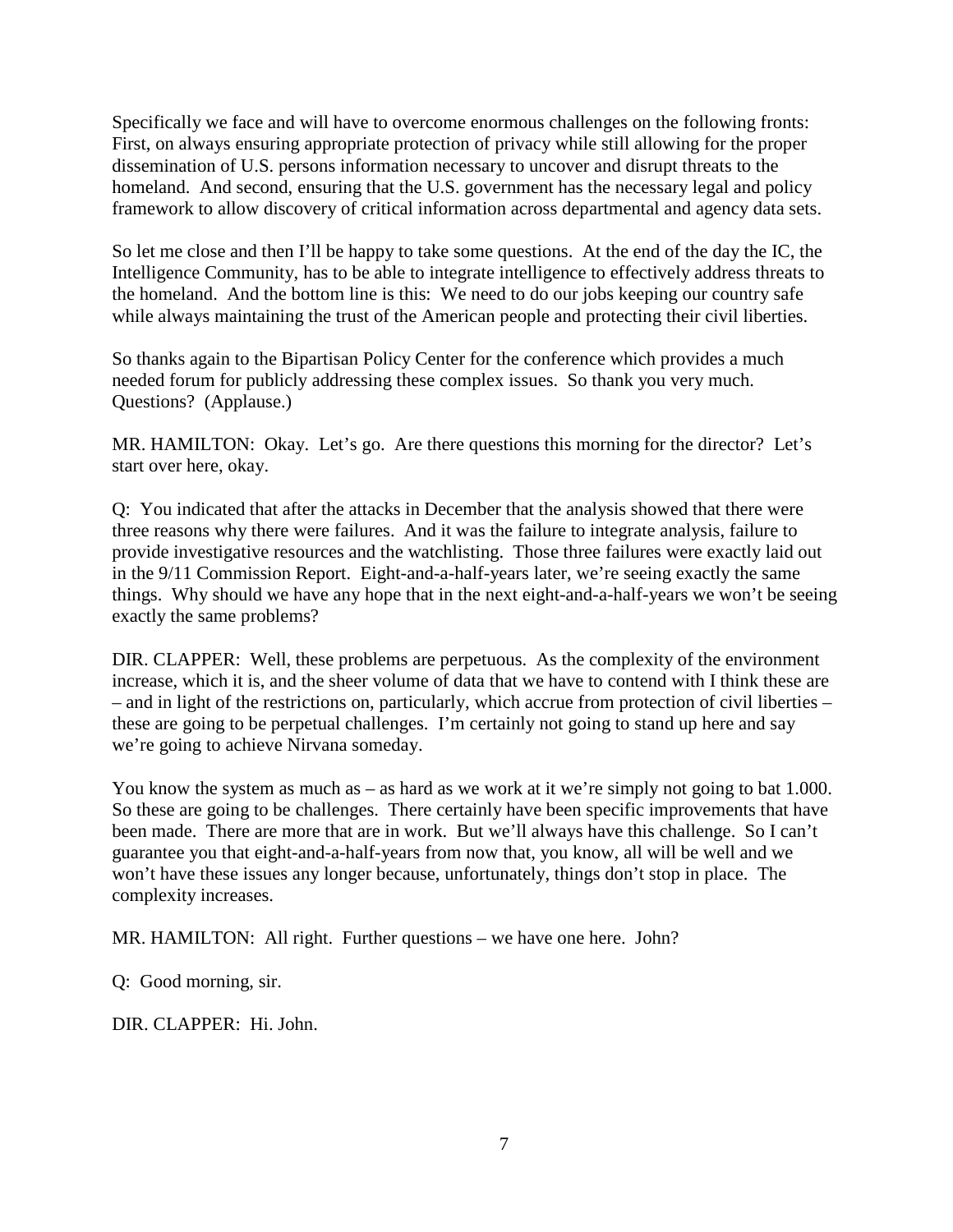Q: My question is, DCIs and then your predecessors as DNI have had to manage the very heavy tension between responsibilities to manage within the community very complex challenges against the substantive responsibilities of being the President's intel analyst. So you have to attend those deputies, principals meetings.

You have to be responsible for subsequent input to very complex, international issues. How do you manage those to – or how do you propose to manage those two?

DIR. CLAPPER: John. That's a great question. And in my first 58 days, I found at least personally, you know, the most daunting challenge I have is time management. And that is clearly – and I think that's been an observation of all previous DNIs and DCIs, for that matter. That is the responsibilities you have for the enterprise – running an enterprise in the institution versus, you know, providing the subsequent intelligence report for customer number one and all that goes with that.

One of the things I'm doing is restructuring the – this is, kind of, "inside baseball" – so I won't try to get too down in the weeds here – but essentially restructuring the Office of the Director of National Intelligence to enable that – better enable the DNI – at least this one – to attend to both of those responsibilities. So my intent with the principal deputy – once we get one installed, confirmed – would be to use that position as a chief operating officer, more or less, to internally run the staff.

And we're in the process of making some adjustments on the staff. And I've stood up – although the law allows four deputy directors at National Intelligence. We're only going to have one who will be a deputy director for intelligence integration. And that stood up, provisionally, Friday. And that collapses what – the heretofore separate endeavors of collection and analysis.

And it's my belief at the ODNI level certainly, that, that's a place where these two normally separate endeavors in intelligence need to come together. It's certainly appropriate at the agency levels to keep them separate, to keep this one separate. But at the level of ODNI I believe they should be integrated.

So this is, you know, some causing a lot of angst and that sort of thing, but I am convinced that this is the right way to go to get at some of these issues that I mentioned in my remarks.

But you're right on, John. That's a huge challenge for any DNI, the way it's constituted now – running the enterprise and providing the intelligence support to the president

MR. HAMILTON: Okay. Question way in the back.

Q: Eli Lake of the *Washington Times*. Mr. Clapper, in an article over the summer in the *Washington Post*, you remarked that "only God knows" the number of special access programs. Now that you're the DNI, are you any closer to omniscience? (Laughter.) And can you confidently say that the White House and appropriate congressional oversight is fully apprised of the activities that the Intelligence Community is doing.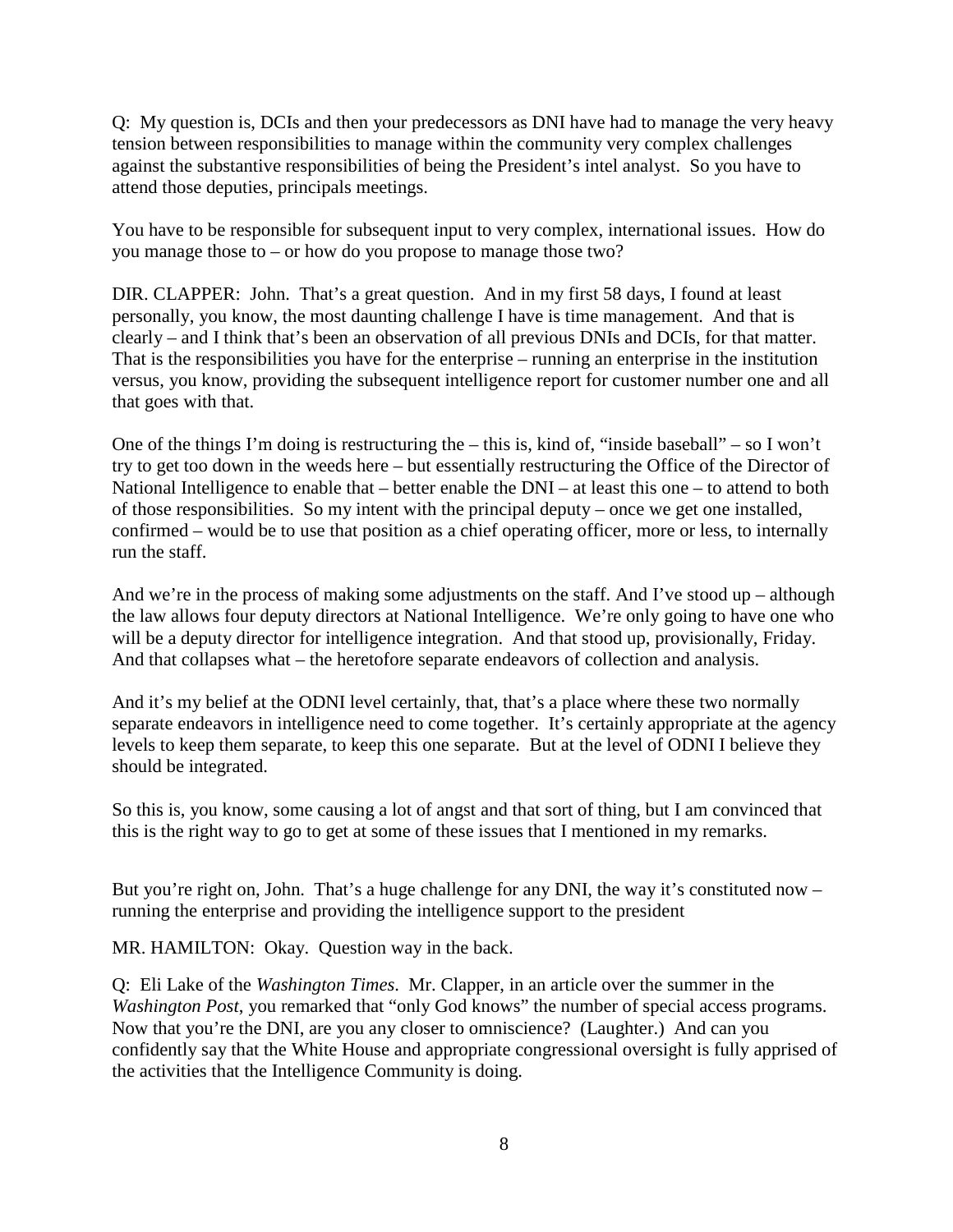DIR. CLAPPER: Yeah, I don't know if Dana Priest is here but I think we met for about 45 minutes and that's the only quote she took away from that session. I was humorously observing that there's only one entity in the universe that actually has all of the SAPs – the special access programs – and that's God.

Now, my piece of that, of course, are all the intelligence. There are many, many other compartments that don't deal necessarily with intelligence, so I was speaking of the totality of that. And I think – you know, I certainly have all the access I need, I think, in the totality of things when it's necessary, certainly. Those over me do as well.

There's always this dilemma between compartmentation and sharing, collaboration, all this sort of thing. But I'll tell you, in this day and age of the hemorrhage of leaks in this town, I think compartmentation – appropriate, reasonable compartmentation – is the right thing to do.

MR. HAMILTON: A question here, and then we'll come to you right here.

DIR. CLAPPER: By the way, if I may, I was at a meeting yesterday with the President and I was ashamed to have to sit there and listen to the President express his great angst about the leaking that's going on here in this town, and particularly when it's the widely quoted, amorphous, anonymous, senior intelligence officials who, for whatever reason, get their jollies from blabbing to the media.

I'm not criticizing the media at all. You're doing your jobs. But I am criticizing people who are allegedly government officials in responsible positions who have supposedly taken an oath to protect this country. And as the president remarked, the irony here is people engaged in intelligence who turn around and talk about it publicly.

MR. HAMILTON: All right, sir.

Q: Mr. Director, the topic of our conversation today – meeting today is domestic intelligence. And I think we all note kind of in a geographic sense what that means, as contrasted with foreign.

The one area where that blurs significantly is in cyber space where the boundaries are very vague, uncertain – if they exist at all. It's a global realm. So I just wondered if you could share with us if you have any initial thoughts during your early tenure about how the Intelligence Community should be organized to tackle this new realm.

DIR. CLAPPER: Randy, that's a great question. Well, you're quite right. First of all, cyber is a new frontier. You know, our policies and what we do in cyber are kind of a work in progress.

I think a huge step which I was a big proponent of when I was in the department was the establishment of Cyber Command; dual-hatting Gen. Alexander as director of NSA and as Cyber Command. I think this is a very logical move on the part of Department of Defense and it is the department's response to how to protect and, if necessary, warfight in a cyber context.

I think we're making headway on kind of the civilian side, and a structure for that to protect the nation's – particularly the nation's civilian infrastructure.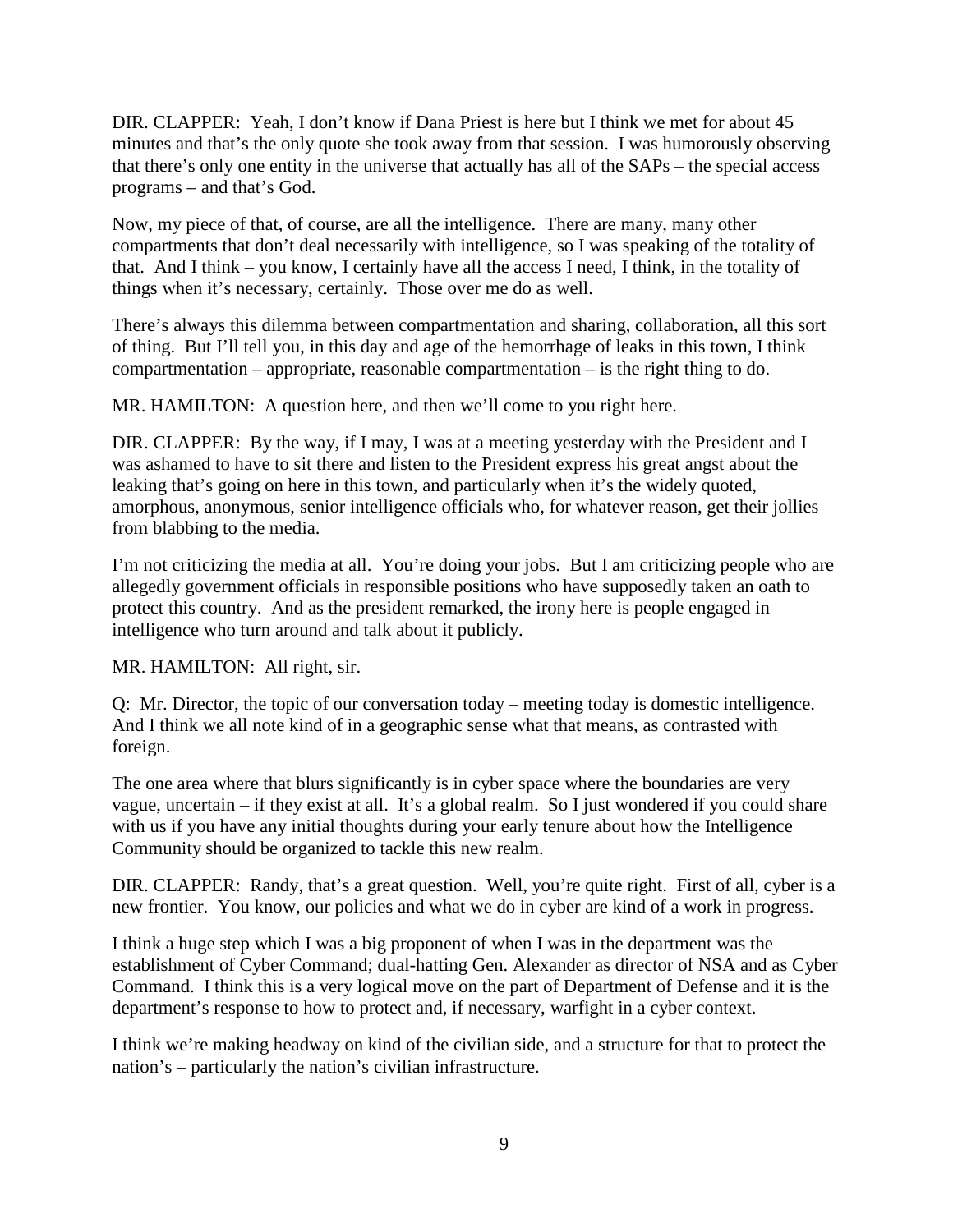But the fact of the matter is that the nation's center of excellence for the cyber realm is the National Security Agency. And so the challenge, here, or, the trick, I think, is to build mechanisms with due regard for civil-liberties protection and privacy concerns but nevertheless will enable us to dynamically protect our infrastructure.

And so we're working through this but as part of, now, two administrations – the last one and this one – I think many – the issues kind of continue. We just have different lawyers making the same arguments, I guess.

MR. HAMILTON: All right, the question, here, and then we'll come over to this side of the room. Where's the microphone? Okay, thank you.

Q: Yes, Diana West, Washington Examiner. You mentioned the shortcomings of the watchlist system and also the dangers posed by domestic actors gaining access or exposure to our security practices. And I just wondered, did you know that a known Hamas operative was invited by the FBI into a six-week training session – Sheik Kifah Mustapha – and is that the kind of problem you're talking about? What is your reaction to that?

DIR. CLAPPER: Well, I think – the FBI will be here later. I think the FBI has – you can speak to them about that. (Laughter.) But I do think there is merit, frankly, in outreach to engage as much as possible with the Muslim community. I will acknowledge, I don't know the specifics of how this particular person was invited, but I do think there is great merit in such programs. And again, I think there will be some FBI representatives here later who can speak more specifically to that.

MR. HAMILTON: Question in the center aisle here.

Q: (Off mike.)

MR. HAMILTON: Let's wait for the microphone.

Q: Sure, okay. I want to go back to the first question and your answer to it, which touches not only on the fact that we clearly do not have a perfect intelligence system nine years after 9/11, but the reality is, I don't know that the public fully understands how we measure the effectiveness of intelligence, that we don't really have a good standard for saying – as we do with policing, I assume crime took place in the District of Columbia last night, but Chief Lanier is not going to get fired. We don't expect police to obliterate crime. How do you establish a metric for how good intelligence can be in this really complicated environment, one that can be communicated with Congress and can also be communicated to the public?

DIR. CLAPPER: Well, Bill, as we like to say on the Hill, thanks for the question – (laughter). That obviously is a huge imponderable. Evaluating intelligence, measuring it, gauging it, is – you know, it's no difference than it – as long as I've been in the business, it's been a challenge. How much is a pound of intelligence worth?

When you can equate intelligence to saving a life, preventing an attack or some empirical measure like that, well, it's easy enough. The problem with intelligence is that there is also a temporal dimension to the value of intelligence. So something that is collected today will have a different value tomorrow, next week, next month or five years from now.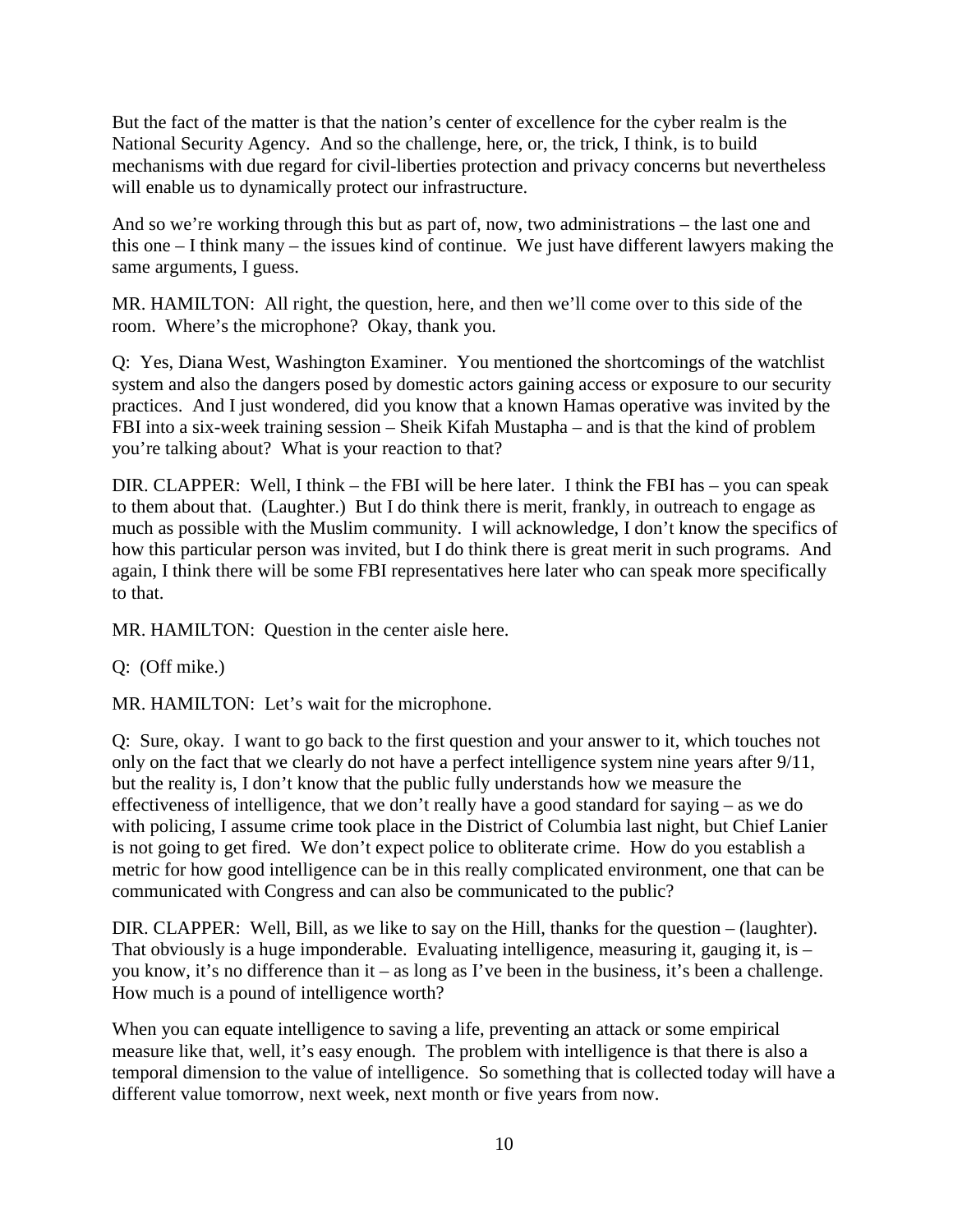This is particularly true in the imagery business that I was in pretty intensively for five years as director of NGA. So a given image that is collected today, say, from overhead, could easily have a different value a year or five years for now. But the great proclivity for Americans is instant gratification. If I collect something, I want to know its value right now.

Another dimension of this, I served in Korea 25 years ago as the director of intelligence for U.S. Forces Korea, and it was very important for me to have my eight hours of U2 coverage every day, and it if showed nothing, that was very important for me to know. In fact, if we didn't see anything for three or four or five days, I got very, very nervous.

Now, you can't count up the number of electrograms for that because there were zero, but it was very important that we got that so-called negative intelligence. So all the – it sounds like an excuse or defense, but I just think that it's very, very hard to effectively assess the whole realm of intelligence, of what's collected, what's analyzed, on a bit-by-bit basis. That's very difficult.

The obvious connections, again: saving lives, taking down terrorists, preventing attacks, and there are many, many cases of that where intelligence has clearly earned its keep. But there are many other things that you need to collect in order to get to that point that aren't so invitingly measured as someone with a green eyeshade might.

MR. HAMILTON: Okay, we have a question on the aisle there.

Q: Sir, you mentioned that the lines were being blurred in terms of intelligence collection between foreign and domestic. Is the law keeping up to protect the operators who both gather the intelligence and who act on the intelligence, in terms of targeting, possibly in areas where there is no war that's been declared? Drones fly overhead, but they don't gather some of the intelligence or take some of the action that we have seen reported in the past. Are the operators being protected when they are taking action outside a war zone?

DIR. CLAPPER: I'm not sure I understood. I'm not sure I understood your question. I think the – if I understood the essence of it, it was, are there legal impediments to sharing foreign and domestic? Was that the essence of it?

Q: When you are going to gather intelligence, say, on the ground in the FATA or on the ground in Somalia and you're caught doing it, what protects you?

DIR. CLAPPER: Well, I just have to say, what protects us is intelligence in doing that, other than the immediate hazard, I suppose – what protects us legally, is that – well, in this forum, I guess I would say that depending on what arm of the Intelligence Community might be conducting this – such activities and under what conditions, what arrangements might there be with a host government, if there is one – all those sort of factors, and again, it's not a one-sizefits-all proposition, are, I think, rigorously considered, debated and discussed. And if it's going to be a military operation, there are certain rules and policies and procedures that pertain to that. If it's non-military, that's another set of rules.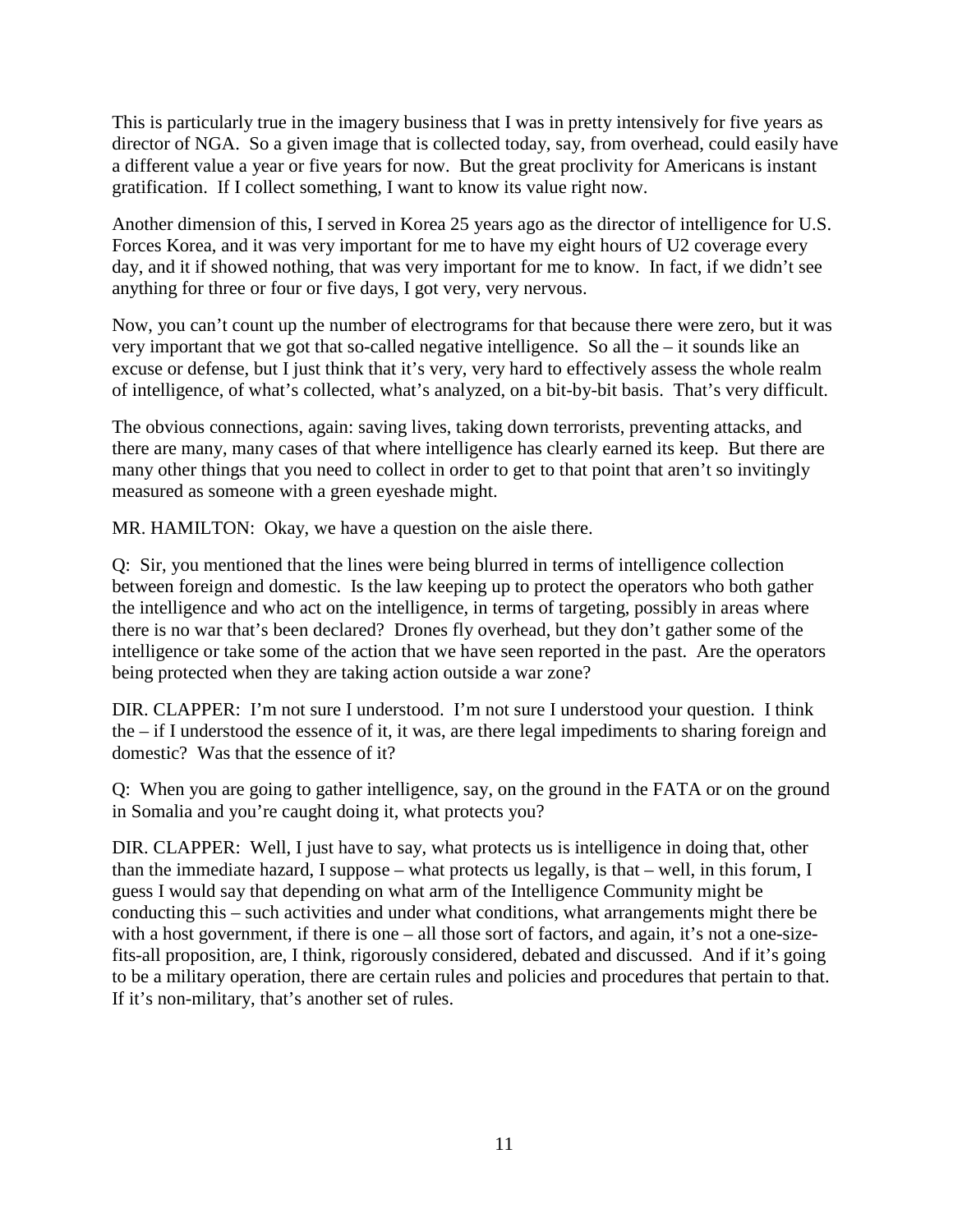Each of them has, I think, pretty rigorous oversight aspects, particularly from the Congress. So it's those processes, I think, which afford the legal protections of this, if that's what you mean, quite aside from what hazards there may be – physical hazards there may be in actually collecting that if in fact – not acknowledging this in any way, but if in fact you are doing things on the ground.

MR. HAMILTON: Okay, I think we have time for probably about three more questions. Let's go ahead back here.

Q: Thank you, Director Clapper. Joel Spangenberg with the Senate Homeland Security and Governmental Affairs Committee. Recently, the fiscal year '10 Intelligence Authorization Bill passed the House and the Senate. It includes a provision for the DNI to work with GAO to come up with the directive to govern GAO access to the IC. Now, drawing from your background as Undersecretary of Defense for Intelligence, and also looking at DOD's IC element's strong cooperation in even the most sensitive matters working with GAO, how do you see this benefiting the IC across its management component, specifically information sharing, privacy and also helping more effective and stronger congressional oversight?

DIR. CLAPPER: Well, I've worked with, been the victim of, however you want to put it, numerous GAO studies in the past. Notably, in my last job, GAO was very involved in two areas that I had a lot of engagement with. One was on Intelligence Surveillance Reconnaissance roadmap sorts of things, planning ahead for ISR resources. And the other area where GAO has actually been a huge help by keeping the heat on us is in the area of clearance reform, which has been another avocation of mine for the last three years, and which I intend to continue in this job.

The concern I have, which I have talked to members about, is I am more concerned or sensitive about GAO getting into what I would consider sort of the core essence of intelligence – that is, evaluating sources and methods, critiquing national intelligence estimates, doing this sort of thing, which I think strikes at the very essence of what the intelligence committees were established to do.

My concern there is in the committees - who perform a very important oversight role - not advocating that. Now, they want to have the GAO assist, detail GAO staff to – if they have the subject matter experts – to the committees. I think that's fine as long as it's done under the auspices of the committees when you're getting at the core essence of what intelligence is and does.

MR. HAMILTON: Two more questions. Dave, you had a question? Center aisle.

Q: Mr. Director, thank you for your service. Dave McCurdy. We're at the Bipartisan Policy Center, so I couldn't resist the opportunity to ask you a question about congressional oversight. In the past, it was almost nonpartisan, but in the past few years or decade, it seems to be coming more and more partisan or polarized and, I think, less effective. Would you like to take an opportunity, off the record, I'm sure – (Laughter) – to offer your suggestion or concerns about the way the committees are or are not functioning?